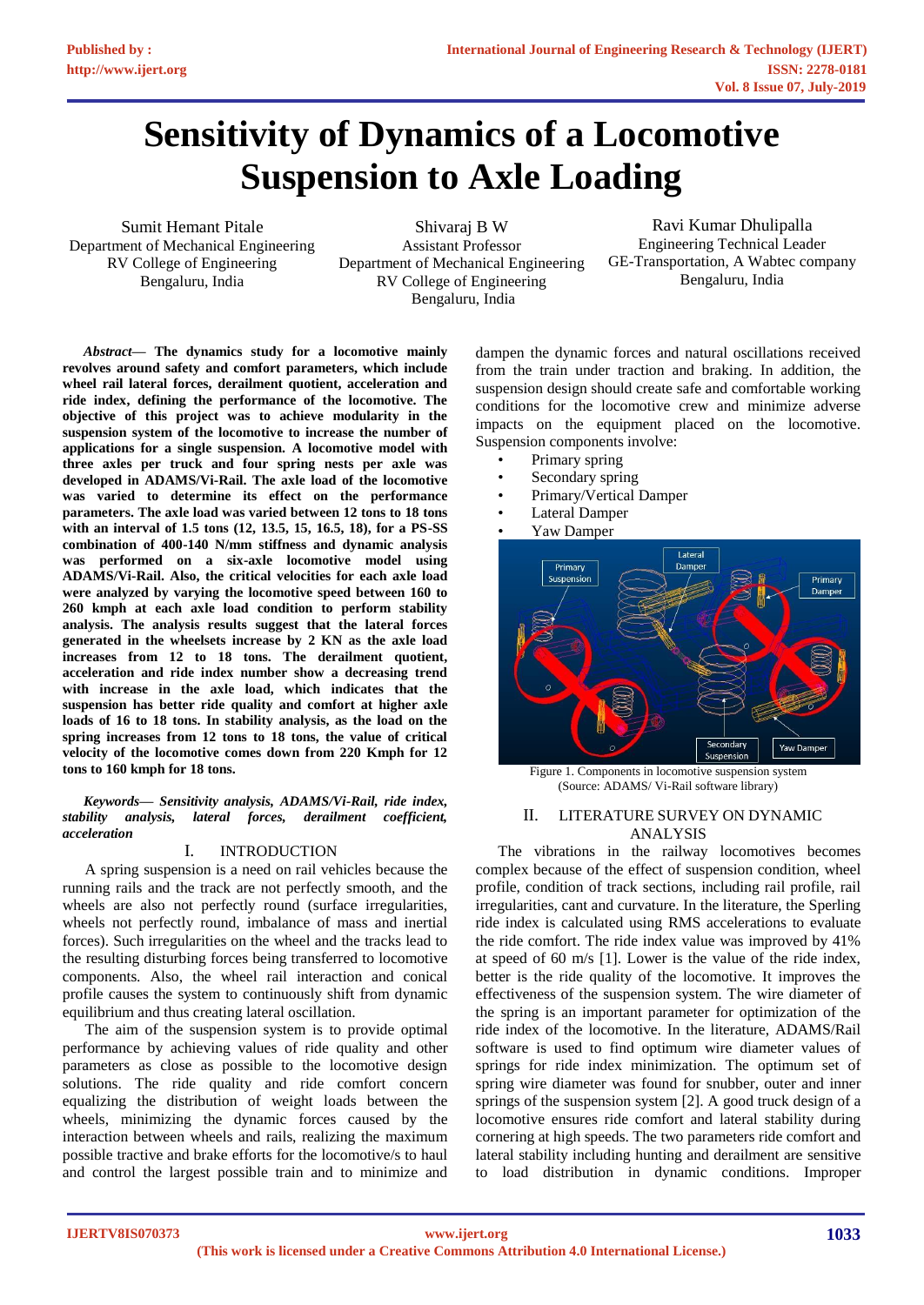distribution of the load and arrangement of primary suspension components are the causes for failure of suspension springs and shock absorbers of the locomotive. Failure of the composite spring assembly was analyzed by applying the forces obtained from dynamic analysis. The critical loading condition was determined at a hunting speed of 132km/h on a curved track [3]. Another literature for dynamic study is based on the modal analysis of the railway bogie, which is carried out using ANSYS software. The study is made on the vibrations which are caused in the bogie and the first few natural frequencies are extracted [4]. A few of the literatures also focus on the recent developments in the dynamics of railway vehicle. The railway vehicle dynamics is studied along with the performance characteristics such as lateral stability, curving, multibody simulation, wheel to track interaction, ride quality and comfort. The advancements in dynamic analysis such as 2D and 3D theories for wheel-totrack interaction is also discussed. Detailed analysis of ride quality and comfort evaluation methods is presented in this paper [5]. Many more new ideas to improve the suspension system of the locomotive are studied in various other papers. One of the journals titled, "A variable stiffness and damping suspension system for trains" briefs about an idea of making the spring and damper coefficients as variable parameter which can change according to the load requirement on the system [6].

## III. SENSITIVITY ANALYSIS

Sensitivity analysis deals with studying the effect of change in the locomotive parameter on the dynamic parameters in suspension design. Sensitivity is the behaviour of the dynamic parameters based on the change in the locomotive parameter. In designing of the suspension system for the railway locomotive, the effect of change in axle load is studied on the dynamic parameters like lateral forces, accelerations, derailment coefficient and the ride index. The change in axle load deals with the load acting on the spring system, which has its effect on the suspension components. Hence, the spring behaviour also changes based on the change in axle load. As the load increases the force at the interface of the wheel and the rail is increased, which affects the lateral forces and the derailment coefficient.

For analysis purpose the simulation model used is a ADAMS/Rail model. Adams model mainly consist of various rigid components like carbody, frame, wheels, various suspension components, traction components and joints. Whole model is built based on coordinate references. The model starts with construction of hardpoint and construction frames which acts as a coordinate reference for each component. Various components are connected by the means of I markers and J markers. [7] The present model consists of one carbody, two truck frames, six traction motor assemblies and six wheelsets. The trucks are mounted to the carbody by the means of traction pins separated by distance 15.504 m. Also, each wheelset is at 3.6 m distance from each other. The evaluation of lateral force and derailment takes place at the wheel rail contacts whereas the acceleration and ride index are calculated on the traction pin of each truck.

In the initial model the locomotive weight is 90 tons, which has an axle load of 15 tons. The carbody weight is 60

tons, with two frames weighing 4.8 tons each, each wheelset of 1200 kgs and the traction motor assembly each of 2200 kgs. The primary spring of stiffness 400 N/mm, secondary spring of stiffness 14000 N/mm, primary damping of 70 Ns/mm, and lateral damping of 100 N-s/mm are used in the model are used in the model. Figure 2 shows the model built in ADAMS/Rail software with all the mentioned specifications of the various components.



Figure. 2. ADAMS/Rail model of a locomotive

#### *A. Inputs and Outputs*

Dynamic analysis requires several inputs into the simulation model. Firstly, the initial velocity and the simulation time are entered. Simulation time is calculated by dividing the total length of the track by the locomotive initial speed. Next is the track file which is constructed using the alignment and unevenness data of measured track data on both left and right-side rails. These alignment and unevenness are the lateral (Y) and vertical (Z) irregularities respectively observed from desired profile in the track files. Once the track file is selected, the contact configuration is given, which specifies the friction coefficient between the track and the wheel at the interface.

The sensitivity analysis was performed for different values of axle load of 12 tons, 13.5 tons, 15 tons, 16.5 tons and 18 tons acting on the springs. In the simulation model the axle load is changed by changing the sprung mass of the locomotive which constitutes the car body weight and the truck frame weight. So, when the iteration in the axle load is done the carbody weight and the truck frame weight is changed in proportion. Here, in the simulation runs the speed of the locomotive is kept constant at 110 km/hour i.e. 30.55 m/sec. Also, the suspension system of the locomotive is kept constant at primary spring stiffness of 400 N/mm and secondary spring stiffness of 140 N/mm. Class 5 track file, which is a 2 km straight track with vertical and horizontal irregularities is chosen for this analysis. The simulation end time is calculated as 33 seconds.

In the iterations of the axle load, the carbody and frame weights are changed in proportions based on the initial model. For example, the carbody weight is 67% of the total locomotive weight. So, for 12 tons axle load, the locomotive weight becomes six times the axle load, i.e. 72 tons. Now, 67% of 72 tons is 48 tons. Hence, the carbody weight will be 48 tons. Similarly, for the frame weight, the ratio is 5.33% of the locomotive weight per frame. Hence, weight of one frame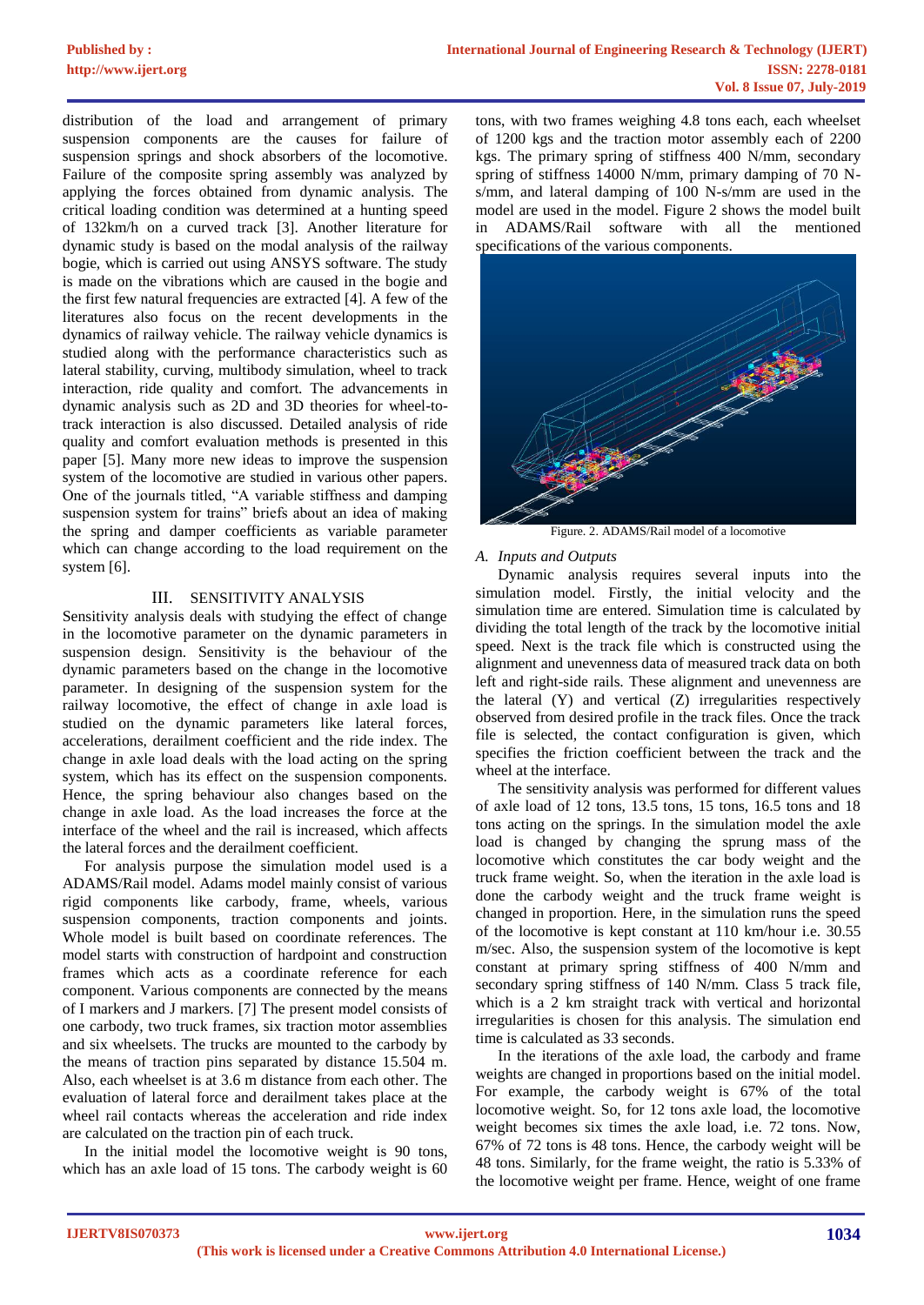will be 5.33% of 72 tons, i.e. 3.84 tons. So, the frame weight in the simulation model will be changed to 3840 kgs.

For each iteration of the axle load, the same procedure is followed to change the carbody and frame weight in the model.

| Axle load<br>(Tons) | <b>Locomotive Wt.</b><br>(Tons) | Carbody<br>Weight<br>(KGS) | Weight of one<br><b>Truck Frame</b><br>(KGS) |
|---------------------|---------------------------------|----------------------------|----------------------------------------------|
| 12                  | 72                              | 48000                      | 3840                                         |
| 13.5                | 81                              | 54000                      | 4320                                         |
| 15                  | 90                              | 60000                      | 4800                                         |
| 16.5                | 99                              | 66000                      | 5280                                         |
| 18                  | 108                             | 72000                      | 5760                                         |

TABLE I: INPUT MATRIX FOR SENSITIVITY ANALYSIS

The outputs based on the five simulation runs are used to calculate the dynamic parameters. The lateral forces and derailment quotient at wheel rail contact, lateral and vertical acceleration over front and rear truck and lateral and vertical ride index over front and rear trucks at traction pin of each truck are processed. In the simulation results the graphs are obtained which give us the lateral forces or accelerations or the ride index values with respect to time. Also, the results are compared with the track irregularities in vertical and lateral directions to know the cause of the peaks in the results. The maximum value from the graph is noted. The output parameters studied are Lateral forces, Derailment coefficient, Vertical and Lateral accelerations and Ride index.

In the simulation run results, the derailment coefficient is calculated at two different points/interfaces of the locomotive truck, viz. L/V ratio at the wheel and rail interface of each wheel of the locomotive and H/Q ratio is at the axle center of each wheel. This is because, there are some forces which are absorbed by various components, hence there might be change in forces from point to point. So, to validate the results and the trend in the behaviour of derailment coefficient, it is calculated at two different points. In a locomotive we have two trucks, front truck and the rear truck. Accelerations and ride index results are calculated at the traction link interface of the truck. Hence, in calculation of accelerations we get total of four results, viz. Lateral front, vertical front, lateral rear and vertical rear.

In case of ride index calculations, the results are calculated at two points on each truck, which means in total four result sets for each truck, viz. Vertical front, lateral front, vertical pivot front, lateral pivot front. Similarly, for the rear truck the result sets would be vertical rear, lateral rear, vertical pivot rear and lateral pivot rear. The vertical and lateral comfort values are at the traction link interface (primary traction) and the vertical pivot and lateral pivot are calculated at the traction pin interface (secondary traction).

### *B. Process flow for sensitivity analysis*

The model used for simulation is loaded in ADAMS/Rail software, which has its initial specifications setup for first run. Once the model is loaded, following procedure is carried out for sensitivity analysis:

a. Considering the first set of input variables for first simulation run. Axle load of 12 tons, carbody weight of 48000 kgs and frame weight of 3840 kgs.

- b. The axle load is changed by changing the carbody and truck frame weight. Once this is done, the weight of the locomotive becomes 72 tons.
- c. Before the simulation is done, preloading needs to be done. Preload analysis is done. It deals with applying load on the springs and bushings in static condition so that the simulation starts in loaded condition.
- d. Dynamic analysis follows the preload analysis. In dynamic analysis, we input the value for initial velocity as 30.55 m/s, simulation end time of 34 seconds, time step of 0.01 sec, class 5 track file and contact configuration which give the friction coefficient of 0.5.
- e. Simulation run is carried out.
- f. Once the simulation is finished, post-processing is used to access the result files in ADAMS/Rail, which give us graphs for all the calculated parameters.
- g. Six lateral force graphs are plotted for six wheelsets and we need to check for the highest peak amongst the graph for different wheelsets to find the maximum lateral force acting.
- h. Similarly, the graphs for other parameters like derailment coefficient (L/V and H/Q ratio), vertical and lateral accelerations and ride index are plotted and the maximum values for each parameter is found.
- i. Now, the axle load is changed to next iteration of 13.5 tons by changing the carbody and truck frame weights according to the respective proportions, keeping the locomotive speed and track file same.
- j. Preload analysis is again carried out followed by the dynamic analysis.
- k. All the graphs are studied, and the results are analyzed.
- l. Sensitivity of each parameter, to change in axle load is plotted and relations are derived between the dynamic parameters and axle load.

### IV. EFFECT OF AXLE LOAD ON DYNAMIC PARAMETERS

The results of the sensitivity analysis simulations done on the ADAMS/Rail model are discussed in this section. The values of axle load were changed based on the input matrix shown in Table I. Five simulation runs are done to predict the sensitivity performance of the suspension dynamic parameters such as lateral forces, derailment coefficient, vertical and lateral accelerations of front and rear trucks and ride index in lateral and vertical directions.

### *A. Lateral forces analysis*

The results for lateral forces are obtained by plotting the forces generated with respect to time. In the post processing separate graphs for each wheelset are obtained, which in total makes it six plots of force vs time. To study more precise trend of lateral forces generated at different axle loads, the Root Mean Square value (RMS value), is considered, which gives the mean value for all the peaks in the graph. For better understanding of the results the force plot is compared with the track irregularities in lateral (y-direction) and vertical direction (z-direction) shown in Figure 2. From this comparison the reasons for the peaks in the force plots can be studied and conclusions can be derived. This is done for all the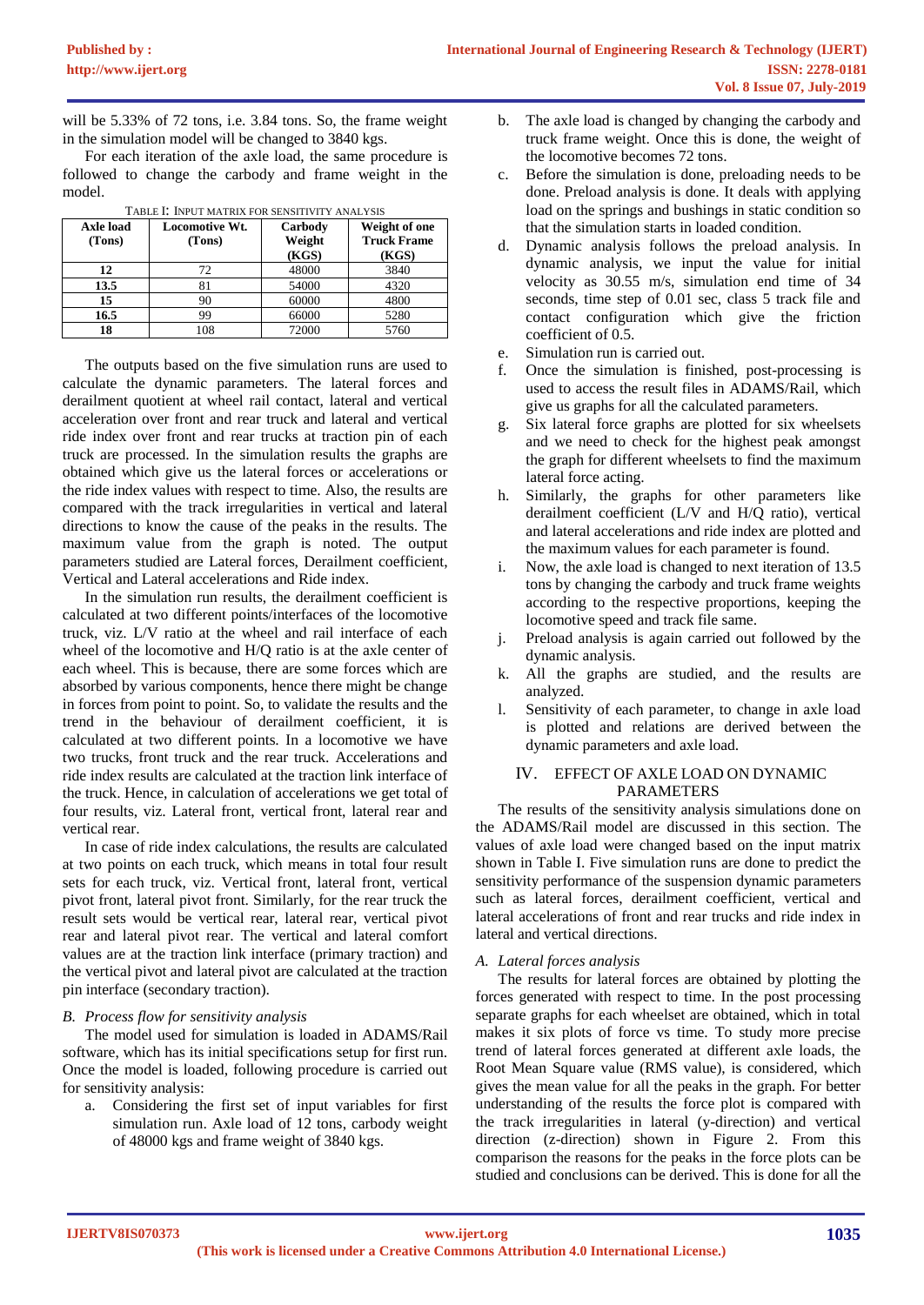five simulation runs for different axle loads. The results matrix in Table II for the lateral forces shows the lateral force maximum value, the RMS value of the lateral forces, the time when the peak was observed and the wheelset number in which the maximum lateral force was observed.



Figure 3. Lateral force vs time plot for 12 tons axle load compared with vertical (z) and lateral (y) track irregularities

Similarly, the graphs are obtained for the rest of the simulation runs at 13.5 tons, 15 tons, 16.5 tons and 18 tons of axle load, for which the output matrix is generated.

TABLE II. LATERAL FORCES SIMULATION RESULTS

| Axle | <b>Lat Force</b> |            | Time of |              |
|------|------------------|------------|---------|--------------|
| load | wheelset         | <b>RMS</b> | peak    | Wheelset no. |
| 12   | 26267            | 7151       | 42.05   | 3rd front    |
| 13.5 | 25637            | 7263       | 42.07   | 3rd front    |
| 15   | 27073            | 7470       | 42.06   | 3rd front    |
| 16.5 | 27053            | 7585       | 42.07   | 3rd front    |
| 18   | 28156            | 7787       | 61.55   | 3rd front    |

The lateral forces generated are continuously increasing as the axle load is increased. The peaks at each axle load are happening at a simulation time of around 42.05 seconds, which when compared with the irregularities graph of the track concludes that, one of the reasons for the peak in the lateral forces can be the appearance of maximum deflections in both the directions in the track. The mass and the force have a direct relation as per the Newtons second law.



Figure 4. Sensitivity of lateral forces on axle load change

So, as the load is increased the forces generated at the wheelset and rail interface is increased. Also, when the leading axle gets hit by a bump it experiences some lateral forces which are transmitted to the middle and end axle as well. Due to this, when the end axle goes over the bump on

the track, the forces generated are added up and the maximum force experienced is in the end axles.

# *B. Derailment coefficient analysis*

The derailment coefficient is determined at two different positions in the locomotive one at the wheel and the rail interface, denoted by L/V ratio and the other at the axle and wheel interface, denoted by H/Q ratio. In this analysis total 12 plots are generated for the 12 wheels of the locomotive which represent the derailment coefficient vs time. The peak in the plot denotes the highest derailment coefficient, which means that at that particular point of time the chances of derailment are maximum.



irregularities

Similarly, the plots for 13.5 tons, 15 tons, 16.5 tons and 18 tons are plotted to study the sensitivity of the derailment coefficient to the axle load. The output matrix for the L/V ratio and the H/Q ratio is shown in Table III.

TABLE III. L/V RATIO SIMULATION RESULTS

| Axle<br>load | L/V<br>Ratio | RMS    | Time of<br>Peak | Wheelset    | Wheel |
|--------------|--------------|--------|-----------------|-------------|-------|
| 12           | 0.5437       | 0.0319 | 39.46           | $1st$ Front | Right |
| 13.5         | 0.5219       | 0.0298 | 39.46           | $1st$ Front | Right |
| 15           | 0.5308       | 0.0266 | 39.46           | $1st$ Front | Right |
| 16.5         | 0.4743       | 0.0251 | 39.47           | $1st$ Front | Right |
| 18           | 0.4595       | 0.0243 | 39.45           | $1st$ Front | Right |

The derailment coefficient is decreasing as the axle load is increased. The derailment coefficient decreases even if the lateral forces are increasing when the axle load is increased, this is because the vertical forces are increasing more as compared to the lateral forces. The analysis of the results for L/V ratio, it is seen that the peaks are occurring at exactly the same time i.e. 39.45 seconds. On comparison with the irregularities on the track it can be said that the peak in L/V ratio plot is because of the sudden peak in the y-direction irregularities on the track. The y-direction irregularity is attaining it maximum value at this time, hence the maximum lateral movement and maximum derailment coefficient. The results show that the L/V ratio is maximum mostly in the first wheel set of the front truck, this is because when the irregularity appears on the track, the first wheelset experiences the maximum impact, due to which the tendency of derailment is more at this moment. The other two wheelsets adjust themselves according to the movement of the leading wheelset, hence they experience less movement and change in lateral forces. The trend for the derailment coefficient is plotted to determine the sensitivity of axle load on the L/V ratio.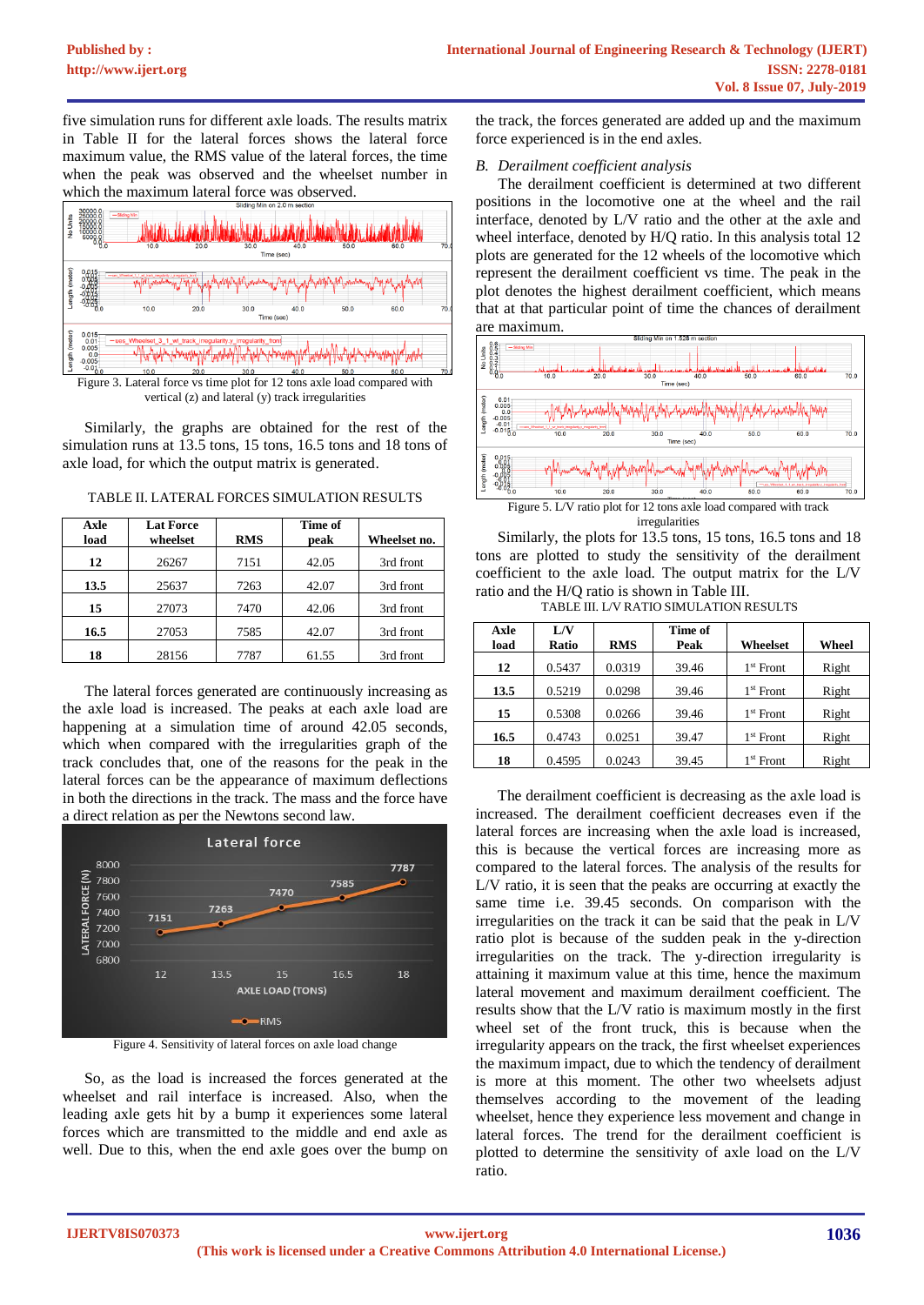

Figure 6. Sensitivity of L/V ratio on the axle load change

#### *C. Acceleration analysis*

Locomotive experiences acceleration in two directions i.e. lateral and vertical. Lateral accelerations are mainly due to the cornering effect that arises due to the contact between the wheel and the rail due to the alignment of the tracks. In this condition, when the wheel experiences a lateral force and vertical force, the point of interface at the traction link moves in the lateral direction as well as vertical direction. The lateral accelerations depend on the track irregularities in ydirections. Whenever the track irregularities are more, the lateral forces developed are more. As we know that the force is directly proportional to the acceleration according to the Newtons second law F=ma. The output matrix for rear truck accelerations is shown in Table IV.

TABLE IV. REAR TRUCK LATERAL AND VERTICAL ACCELERATIONS

| Axle<br>load<br>(tons) | Locomotive<br>weight (tons) | <b>Rear Lateral</b><br><b>Acceleration</b><br>(m/sec <sup>2</sup> ) | <b>Rear Vertical</b><br><b>Acceleration</b><br>(m/sec <sup>2</sup> ) |
|------------------------|-----------------------------|---------------------------------------------------------------------|----------------------------------------------------------------------|
| 12                     | 72.                         | 0.9603                                                              | 2.9087                                                               |
| 13.5                   | 81                          | 0.9296                                                              | 2.7417                                                               |
| 15                     | 90                          | 0.8736                                                              | 2.6951                                                               |
| 16.5                   | 99                          | 0.8323                                                              | 2.6311                                                               |
| 18                     | 108                         | 0.8136                                                              | 2.6363                                                               |

The accelerations are depended on the type of irregularities on the track in lateral or vertical directions. It is observed that the upper limit of the vertical accelerations is higher (2.9087) as compared to the lateral accelerations (0.9603), this is because the irregularities in the vertical directions are of higher amplitudes which has more impact on the suspension system. Also, the load on the suspension in the vertical direction is more, hence the accelerations generated are of more amplitudes.



Figure 7. Sensitivity of accelerations on axle load change

The Figure 7 shows the trend in the lateral and vertical accelerations in the rear truck of the locomotive with respect to the changing axle loads. The change in the lateral forces is less as compared to the change in the vertical forces as the axle load is changed. From the previous analysis we already know that the vertical forces developed are more than the lateral forces.

The front truck acceleration shows a similar trend as in the rear truck analysis. In the front truck the accelerations in the lateral direction are higher as compared to the rear truck, this is because the front truck is the leading truck which takes the sudden impact of the irregularities, which is followed by the rear truck which already adjusts according to the movement of the front truck. Due to this reason, the derailment coefficient is also higher in the front truck wheelset.

TABLE V. FRONT TRUCK LATERAL AND VERTICAL ACCELERATIONS

| Axle load<br>(tons) | Locomotive<br>weight (tons) | <b>Front Lateral</b><br><b>Acceleration</b><br>(m/sec <sup>2</sup> ) | <b>Front Vertical</b><br><b>Acceleration</b><br>(m/sec <sup>2</sup> ) |
|---------------------|-----------------------------|----------------------------------------------------------------------|-----------------------------------------------------------------------|
| 12                  | 72                          | 1.0601                                                               | 2.2431                                                                |
| 13.5                | 81                          | 1.0312                                                               | 2.2264                                                                |
| 15                  | 90                          | 1.0391                                                               | 2.2072                                                                |
| 16.5                | 99                          | 1.0391                                                               | 2.1787                                                                |
| 18                  | 108                         | 1.0352                                                               | 2.1458                                                                |

The load on the suspension in the vertical direction is more, hence the accelerations generated are of more amplitudes. The Figure 8 shows the trend in the lateral and vertical accelerations in the front truck of the locomotive with respect to the changing axle loads.



Figure 8. Sensitivity of accelerations on axle load change

#### *D. Ride Index Analysis*

Ride quality is usually interpreted as the capability of the vehicle suspension to maintain the motion within the range of human comfort and/or within the range necessary to ensure that there is no lading damage. The ride quality of a vehicle depends on displacement, acceleration, rate of change of acceleration, and other factors such as noise, dust, humidity, and temperature. The ride index is calculated at four points in the locomotive, viz. front truck traction link, rear truck traction link, front truck pivot and rear truck pivot. The matrix in Table VI shows the results for ride index in lateral directions, when the axle load is changed.